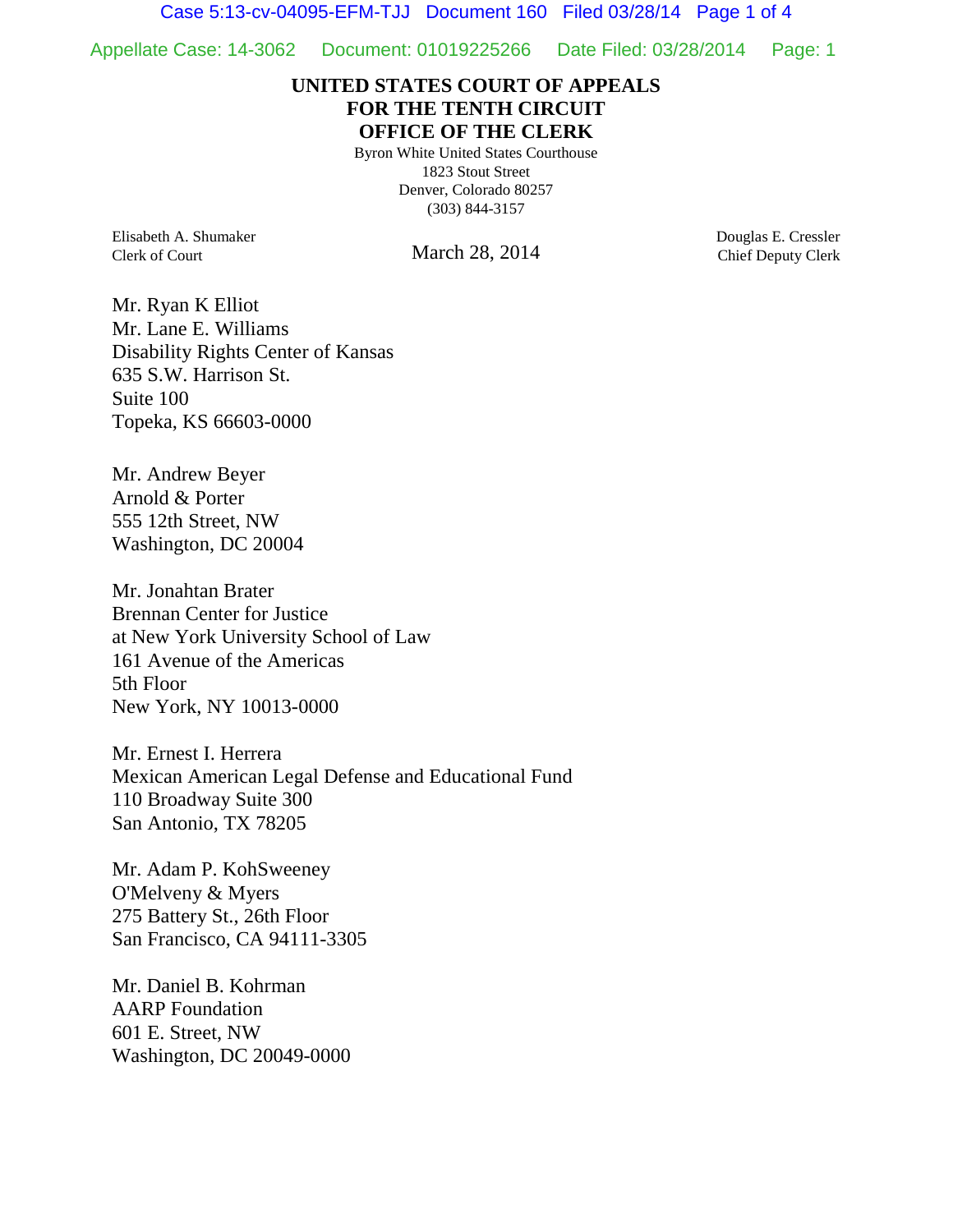Appellate Case: 14-3062 Document: 01019225266 Date Filed: 03/28/2014 Page: 2

Mr. Jason A. Abel Mr. Errol R. Patterson Steptoe & Johnson 1330 Connecticut Avenue, NW Washington, DC 20036

Ms. Anna H. Finn Mr. David B. Rosenbaum Osborn Maledon, P.A. 2929 North Central Avenue Suite 2100 Phoenix, AZ 85012

Mr. David G. Seeley Fleeson, Gooing, Coulson & Kitch 1900 Epic Center 301 North Main Wichita, KS 67202

Ms. Julia M. Kolsrud Mr. Joe Paul Sparkes The Sparks Law Firm, PC 7503 First Street Scottsdale, AZ 85251

Mr. Adam Teitcher Kirkland & Ellis 601 Lexington Avenue New York, NY 10022

Ms. Erin C. Thompson Thompson Law Firm, LLC 106 East 2nd Street Wichita, KS 67202

**RE: 14-3062, Kobach, et al v. Inter Tribal Council of AZ, et al** Dist/Ag docket: 5:13-CV-04095-EFM-TJJ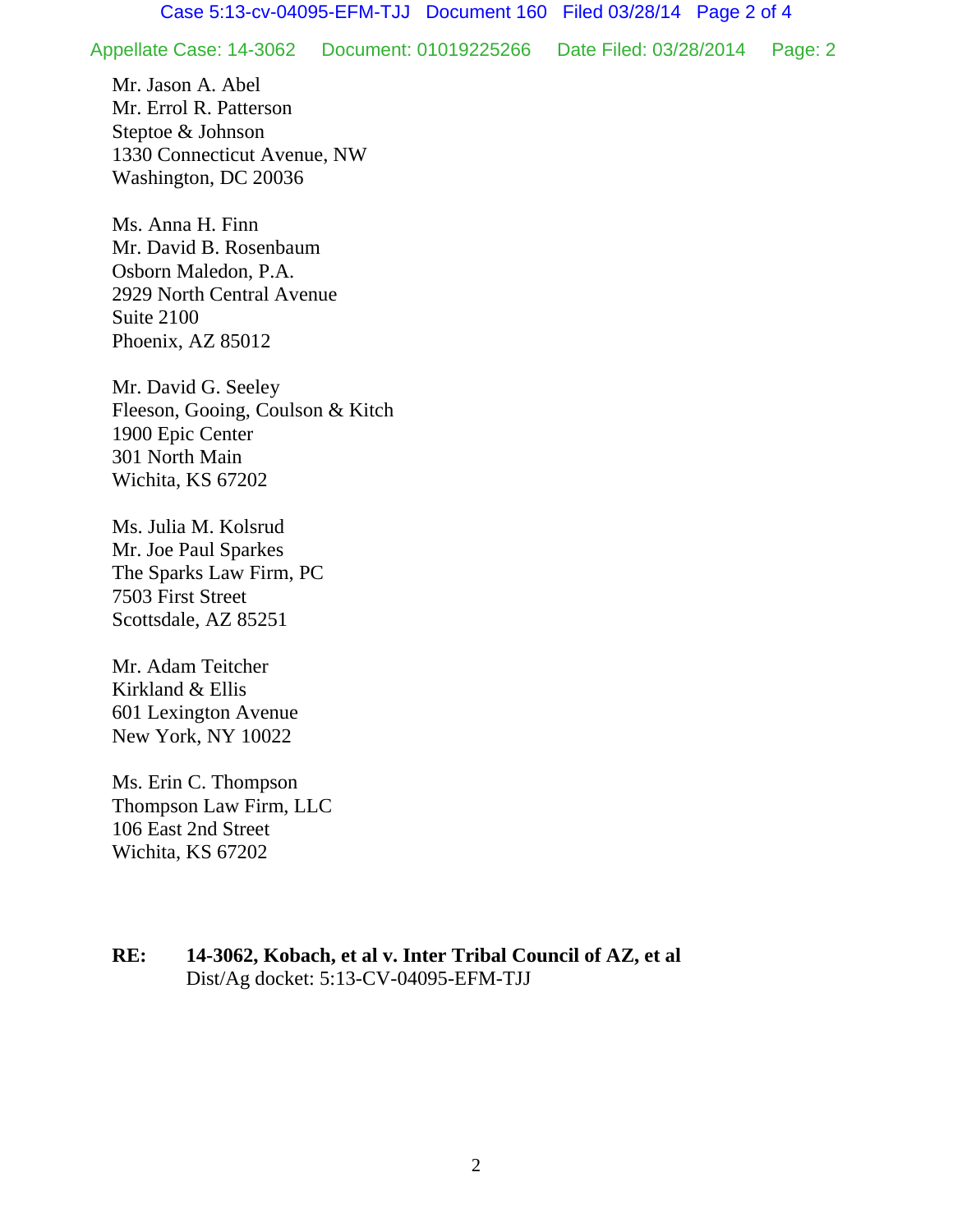Appellate Case: 14-3062 Document: 01019225266 Date Filed: 03/28/2014 Page: 3

## Dear Counsel:

The court has received and docketed your appeal. Please note your case number above. Copies of the Tenth Circuit Rules, effective January 1, 2014, and the Federal Rules of Appellate Procedure, effective December 1, 2013, may be obtained by contacting this office or by visiting our website at http://www.ca10.uscourts.gov. In addition, please note all counsel are required to file pleadings via the court's Electronic Case Filing (ECF) system. You will find information regarding registering for and using ECF on the court's website. We invite you to contact us with any questions you may have about our operating procedures. Please note that all court forms are now available on the court's web site. Outlined below are some of the requirements for prosecuting this appeal.

Attorneys must complete and file an entry of appearance form within 14 days of the date of this letter. *See* 10th Cir. R. 46.1(A). Pro se parties must complete and file the form within thirty days of the date of this letter. Appellant's failure to enter an appearance may cause the appeal to be dismissed. An appellee who fails to enter an appearance may not receive notice or service of orders. If an appellee does not wish to participate in the appeal, a notice of non-participation should be filed via ECF as soon as possible. The notice should also indicate whether counsel wishes to continue receiving notice or service of orders issued in the case.

You are required to file a docketing statement within 14 days of filing the notice of appeal. If you have not yet filed that pleading, you should do so within 14 days of the date of this letter. Please note that under local rule 3.4(C), the appellant is not limited to the issues identified in his docketing statement and may raise other appropriate issues in the opening brief. In addition to the docketing statement, all transcripts must be ordered within 14 days of the date of this letter. If no transcript is necessary, you must file a statement to that effect.

Appellant is not required to file a designation of record, but will be required to file an appendix with appellant's opening brief. *See* 10th Cir. R. 10.2(B) and 30.1.

Appellant must file an opening brief and appendix within 40 days after the date on which the district clerk notifies the parties and the circuit clerk that the record is complete for purposes of appeal. *See* 10th Cir. R. 31.1(A)(1). Motions for extension of time to file briefs and appendices must comply with 10th Cir. R. 27.3, 27.4(B), 27.4(E), where applicable, and 27.4(F). These motions are not favored.